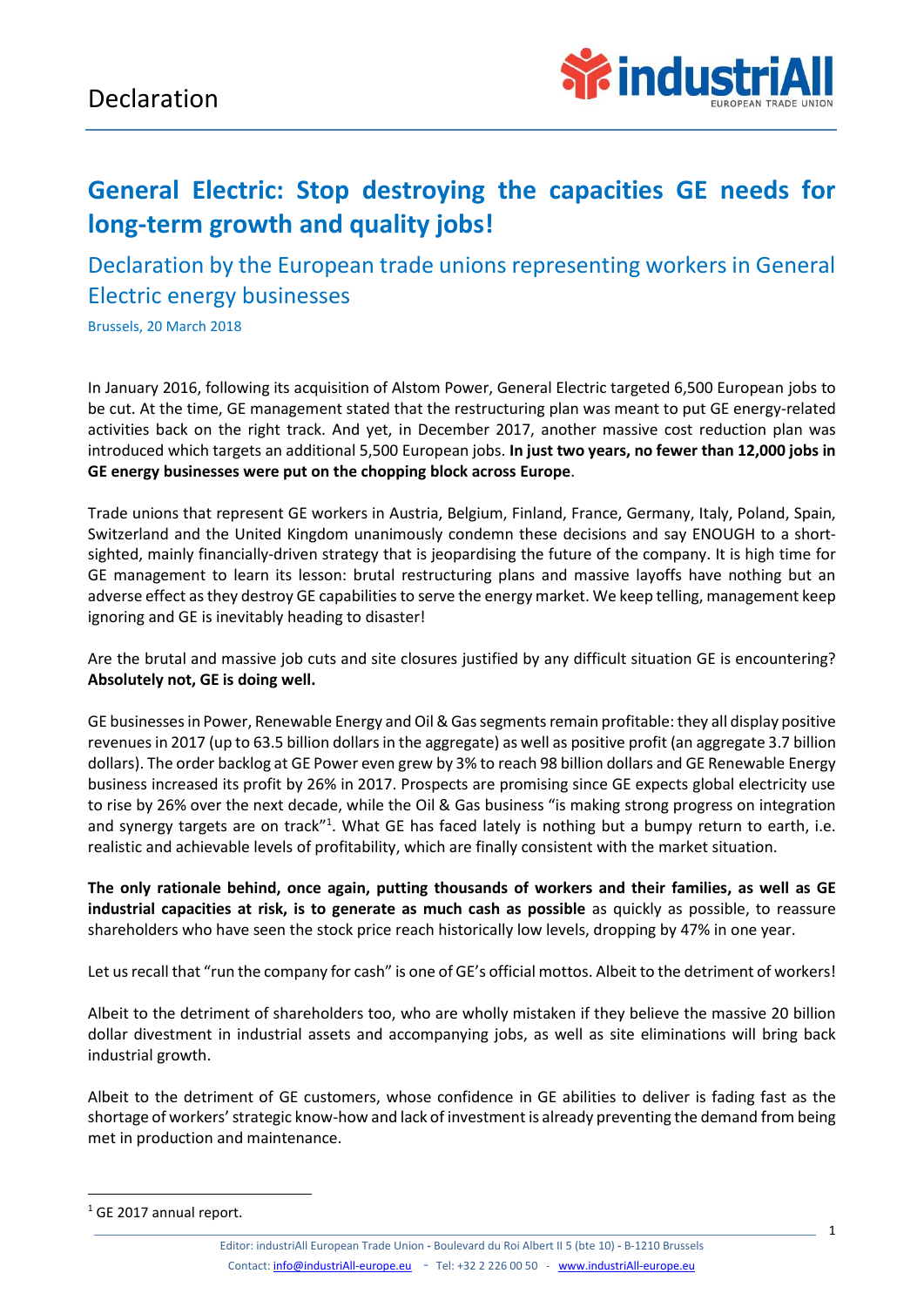Albeit to the detriment of GE suppliers, who will be directly impacted by the intended 30% reduction of GE's manufacturing footprint.

GE is confronted with a changing world: transition to low-carbon economies, climate change, energy efficiency, digitalisation and electrification of transportation vehicles are challenges likely to yield both constructive and disruptive results. GE's plan to adjust to the transformation of market needs does not ,however, mean complete upheaval of its current industrial activities: "We will cultivate new technologies, while revitalising traditional ones so that they can work together synergistically in the  $21<sup>st</sup>$  century global power system" promised GE management<sup>2</sup>.

Unfortunately, the **many inconsistencies that exist between the new GE industrial strategy and its current restructuring choices will prevent GE management from keeping their promise**:

- How can GE be an "innovation-driven company" when it is planning to close R&D centres and drastically cut innovation investments?
- How can GE rely on strong industrial capacities when it is exposing itself to even further skills shortages and loss of GE workers' essential technological expertise and know-how?
- How can GE "believe that we have the right technologies, platforms, people, and mindset to successfully lead this transition"<sup>3</sup> and scrap it all for the sole purpose of generating short-term cash and shareholder value?
- How can GE maintain its leading position in the face of an energy transition which requires long-term planning and industrial anticipation while it continues to be driven by financial quarterly-based decisions?
- How can GE promote itself as a "sustainable company" when it chooses plant closures, job cuts and massive layoffs instead of working on repositioning its existing capabilities and securing GE workers' employability via retraining, upskilling and internal mobility?

Thanks to highly committed workers and 125 years of active experience in Europe, GE has become a key player in providing Europe's energy equipment. Even today, GE is powering 30% of the world's electricity and equips 90% of power transmission utilities worldwide. At a time when Europe is no longer the most profitable "regional hotspot" for GE and global trade relations with some parts of the world are becoming strained, we are also appealing to EU policy-makers to confront GE with its responsibility in contributing to EU energy policy and energy independence.

**Trade unions from across Europe put it very bluntly: we will not let workers bear the brunt of incoherent management** which failed in anticipating the speed and scale of the transformation in the energy market. We therefore demand that GE:

- **#1** Suspend the restructuring plan, stop job cuts and plant closures;
- #2 Adopt an alternative long-term industrial growth-oriented strategy based on high-level investments, ground-breaking innovation, job creation and quality jobs;
- **#3** Provide full transparency and regular information on GE strategy via close dialogue between trade unions and worker representatives on the one hand and actual GE decision-makers on the other, to anticipate and manage transition within GE in a socially responsible manner;
- **#4** Commit to maintaining GE manufacturing capacities in Europe to support EU energy policy.

European trade unions are committed to defending the future of GE jobs and sites across Europe and will pursue their coordination at national and European level in the coming weeks under the auspices of

 $3$  Ibid.

 $\overline{a}$ 

<sup>&</sup>lt;sup>2</sup> GE "Reimagining our electricity future" Whitepaper.